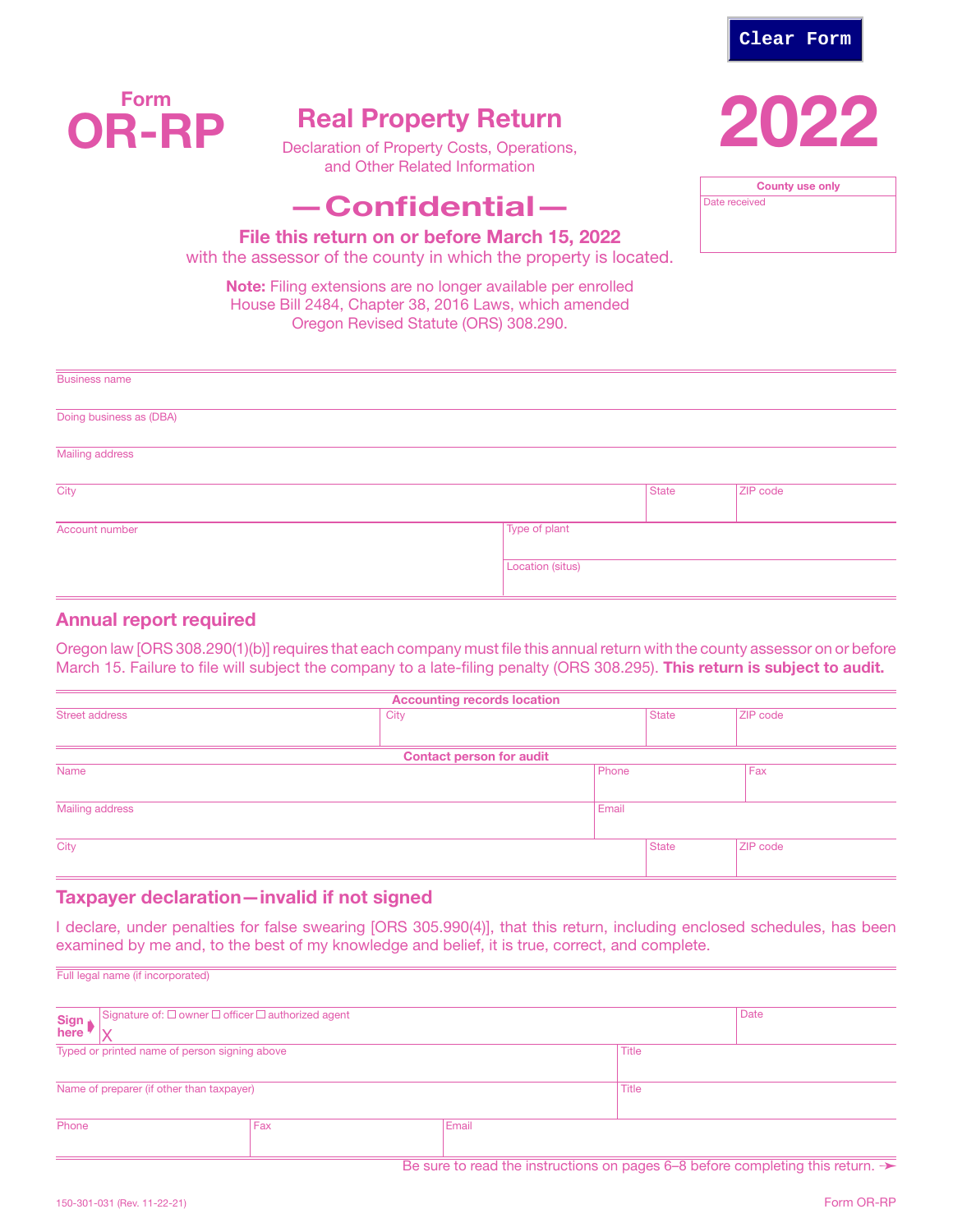# 2022 Real Property Schedules

Reporting period is January 1, 2021–December 31, 2021

You must complete a Real Property Schedule for each real property account listed on the front of this return. Include a listing where space is insufficient.

Company name:

Real property account number:

(Only one account per page)

# Schedule 1: Buildings, structures, and yard improvements

(If building is leased, use this schedule to report leasehold improvements)

#### Schedule 1-A: Completed additions (See instructions, page 8)

| $\mathbf{1}$ .<br>Description | 2.<br><b>Starting</b><br>date | 3.<br>Completion<br>date | 4.<br>Costs reported<br>in prior years | 5. Costs for current<br>reporting period not<br>previously reported | 6.<br>Total completed cost |
|-------------------------------|-------------------------------|--------------------------|----------------------------------------|---------------------------------------------------------------------|----------------------------|
|                               |                               |                          |                                        |                                                                     |                            |
|                               |                               |                          |                                        |                                                                     |                            |
|                               |                               |                          |                                        |                                                                     |                            |
|                               |                               |                          |                                        |                                                                     |                            |
|                               |                               |                          |                                        |                                                                     |                            |
|                               |                               |                          |                                        |                                                                     |                            |

#### Schedule 1-B: Retirements (See instructions, page 8)

| 1.<br>Description | 2.<br>Date of construction<br>or acquisition | IЗ.<br>Date<br>retired | 4.<br>Status of<br>property | 5.<br>Total<br>original cost |
|-------------------|----------------------------------------------|------------------------|-----------------------------|------------------------------|
|                   |                                              |                        |                             |                              |
|                   |                                              |                        |                             |                              |
|                   |                                              |                        |                             |                              |
|                   |                                              |                        |                             |                              |
|                   |                                              |                        |                             |                              |
|                   |                                              |                        |                             |                              |

#### Schedule 1–C: Under construction on January 1 (See instructions, page 8)

| -1.<br>Description | 2.<br>Starting<br>date | $3.$ Estimated $ 4.$<br>completion<br>date | Costs reported in<br>prior year returns | 5.<br>Costs for current<br>reporting period not<br>previously reported | 6.<br><b>Estimated total</b><br>completed cost |
|--------------------|------------------------|--------------------------------------------|-----------------------------------------|------------------------------------------------------------------------|------------------------------------------------|
|                    |                        |                                            |                                         |                                                                        |                                                |
|                    |                        |                                            |                                         |                                                                        |                                                |
|                    |                        |                                            |                                         |                                                                        |                                                |
|                    |                        |                                            |                                         |                                                                        |                                                |
|                    |                        |                                            |                                         |                                                                        |                                                |
|                    |                        |                                            |                                         |                                                                        |                                                |

Photocopies can be used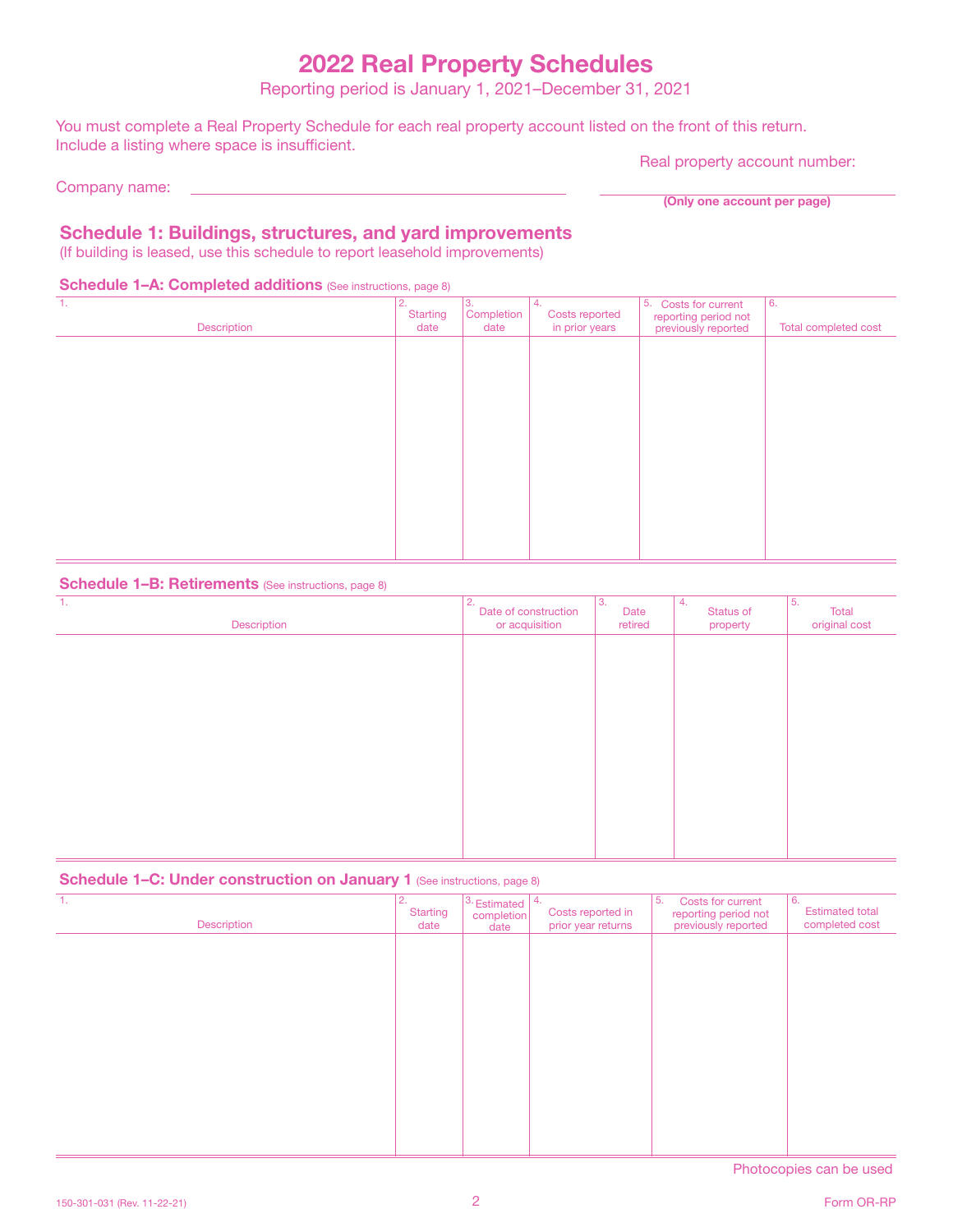#### (Only one account per page)

# Schedule 2: Machinery and equipment

# Schedule 2-A: Completed additions (See instructions, page 8)

| T.<br>Asset no. | $\overline{2}$ .<br>Description<br>(name, model, location within plant) | 3.<br><b>Starting</b><br>date | 4.<br>Completion<br>date | 5.<br>Costs reported<br>in prior years | 6.<br>Costs for current<br>reporting period not<br>previously reported | $\overline{7}$ .<br>Total completed cost |
|-----------------|-------------------------------------------------------------------------|-------------------------------|--------------------------|----------------------------------------|------------------------------------------------------------------------|------------------------------------------|
|                 |                                                                         |                               |                          |                                        |                                                                        |                                          |
|                 |                                                                         |                               |                          |                                        |                                                                        |                                          |
|                 |                                                                         |                               |                          |                                        |                                                                        |                                          |
|                 |                                                                         |                               |                          |                                        |                                                                        |                                          |
|                 |                                                                         |                               |                          |                                        |                                                                        |                                          |
|                 |                                                                         |                               |                          |                                        |                                                                        |                                          |
|                 |                                                                         |                               |                          |                                        |                                                                        |                                          |

#### Schedule 2-B: Retirements (See instructions, page 8)

| $\overline{1}$ .<br>Asset no. | $\overline{2}$ .<br>Description<br>(name, model, location within plant) | 3.<br>Date of construction<br>or acquisition | 14.<br>Date<br>retired | 5.<br>Status of<br>property | 6.<br>Total<br>original cost |
|-------------------------------|-------------------------------------------------------------------------|----------------------------------------------|------------------------|-----------------------------|------------------------------|
|                               |                                                                         |                                              |                        |                             |                              |
|                               |                                                                         |                                              |                        |                             |                              |
|                               |                                                                         |                                              |                        |                             |                              |
|                               |                                                                         |                                              |                        |                             |                              |
|                               |                                                                         |                                              |                        |                             |                              |
|                               |                                                                         |                                              |                        |                             |                              |
|                               |                                                                         |                                              |                        |                             |                              |

#### Schedule 2-C: Being Installed on January 1 (See instructions, page 8)

| Π.<br>Asset no. | $\overline{2}$ .<br>Description<br>(name, model, location within plant) | $\overline{3}$ .<br><b>Starting</b><br>date | $4.$ Estimated $\sqrt{5.}$<br>completion<br>date | Costs reported in<br>prior year returns | 6.<br>Costs for current<br>reporting period not<br>previously reported | 7.<br><b>Estimated total</b><br>completed cost |
|-----------------|-------------------------------------------------------------------------|---------------------------------------------|--------------------------------------------------|-----------------------------------------|------------------------------------------------------------------------|------------------------------------------------|
|                 |                                                                         |                                             |                                                  |                                         |                                                                        |                                                |
|                 |                                                                         |                                             |                                                  |                                         |                                                                        |                                                |
|                 |                                                                         |                                             |                                                  |                                         |                                                                        |                                                |
|                 |                                                                         |                                             |                                                  |                                         |                                                                        |                                                |
|                 |                                                                         |                                             |                                                  |                                         |                                                                        |                                                |
|                 |                                                                         |                                             |                                                  |                                         |                                                                        |                                                |
|                 |                                                                         |                                             |                                                  |                                         |                                                                        |                                                |
|                 |                                                                         |                                             |                                                  |                                         |                                                                        |                                                |
|                 |                                                                         |                                             |                                                  |                                         |                                                                        |                                                |

Photocopies can be used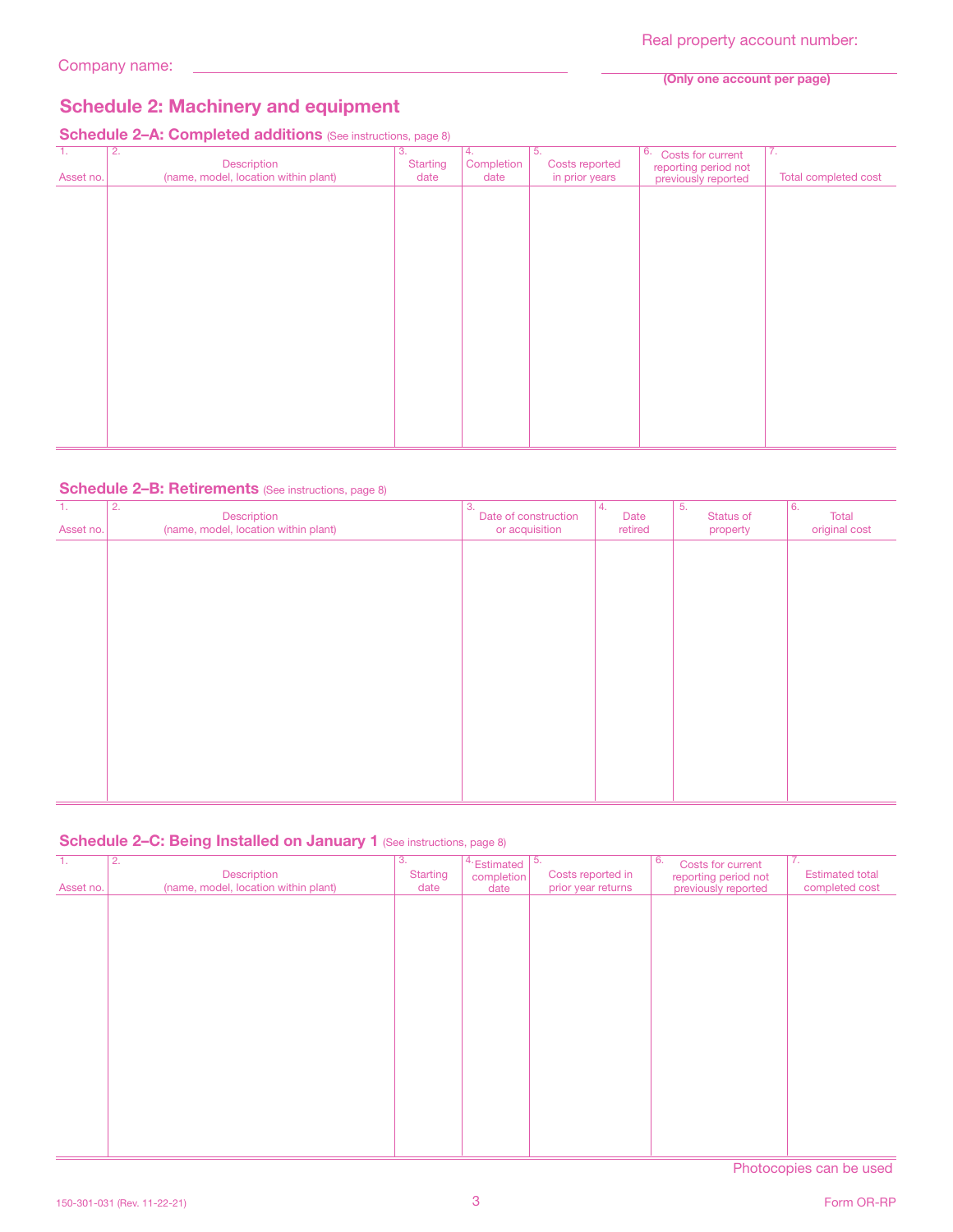# Other Schedules

Reporting period is January 1, 2021–December 31, 2021

Real property account number:

Company name:

(Only one account per page)

# Schedule 3: Land site development (See instructions, page 8)

| . .         |                       | $\sim$<br>$\sim$ |                       |                      |                      |
|-------------|-----------------------|------------------|-----------------------|----------------------|----------------------|
| 1.          | 2.<br><b>Starting</b> | 3.<br>Completion | 14.<br>Costs reported | 5. Costs for current | 6.                   |
|             |                       |                  |                       | reporting period not |                      |
| Description | date                  | date             | in prior years        | previously reported  | Total completed cost |
|             |                       |                  |                       |                      |                      |
|             |                       |                  |                       |                      |                      |
|             |                       |                  |                       |                      |                      |
|             |                       |                  |                       |                      |                      |
|             |                       |                  |                       |                      |                      |
|             |                       |                  |                       |                      |                      |
|             |                       |                  |                       |                      |                      |
|             |                       |                  |                       |                      |                      |
|             |                       |                  |                       |                      |                      |
|             |                       |                  |                       |                      |                      |
|             |                       |                  |                       |                      |                      |
|             |                       |                  |                       |                      |                      |
|             |                       |                  |                       |                      |                      |
|             |                       |                  |                       |                      |                      |
|             |                       |                  |                       |                      |                      |
|             |                       |                  |                       |                      |                      |
|             |                       |                  |                       |                      |                      |
|             |                       |                  |                       |                      |                      |
|             |                       |                  |                       |                      |                      |
|             |                       |                  |                       |                      |                      |

 $\_$  , and the set of the set of the set of the set of the set of the set of the set of the set of the set of the set of the set of the set of the set of the set of the set of the set of the set of the set of the set of th

### Environmental contamination

Has environmental contamination been found on this account?  $\Box$  Yes  $\Box$  No. What substance?

# Schedule 4: Real property equipment leased from or owned by others (See instructions, page 8)

Schedule 4-A: Completed additions (See instructions, page 8)

| 1.<br>Owner's name, address, and phone number | 2.<br>Description (include model year) | 3.<br>Yearly lease<br>amount | 4.<br>Original<br>lease date | 5.<br>Lease<br>expiration date | 6.<br>Original cost or<br>option to purchase<br>(when and amount) |
|-----------------------------------------------|----------------------------------------|------------------------------|------------------------------|--------------------------------|-------------------------------------------------------------------|
|                                               |                                        |                              |                              |                                |                                                                   |
|                                               |                                        |                              |                              |                                |                                                                   |
|                                               |                                        |                              |                              |                                |                                                                   |
|                                               |                                        |                              |                              |                                |                                                                   |
|                                               |                                        |                              |                              |                                |                                                                   |
|                                               |                                        |                              |                              |                                |                                                                   |

#### Schedule 4–B: Retirements (See instructions, page 8)

| $\mathbf{1}$ .<br>Owner's name, address, and phone number | 2.<br>Description (include model year) | 3.<br>Yearly lease<br>amount | 4.<br>Original<br>lease date | 5.<br>Lease<br>expiration date | 6.<br>Original cost or<br>option to purchase<br>(when and amount) |
|-----------------------------------------------------------|----------------------------------------|------------------------------|------------------------------|--------------------------------|-------------------------------------------------------------------|
|                                                           |                                        |                              |                              |                                |                                                                   |
|                                                           |                                        |                              |                              |                                |                                                                   |
|                                                           |                                        |                              |                              |                                |                                                                   |
|                                                           |                                        |                              |                              |                                |                                                                   |
|                                                           |                                        |                              |                              |                                |                                                                   |
|                                                           |                                        |                              |                              |                                |                                                                   |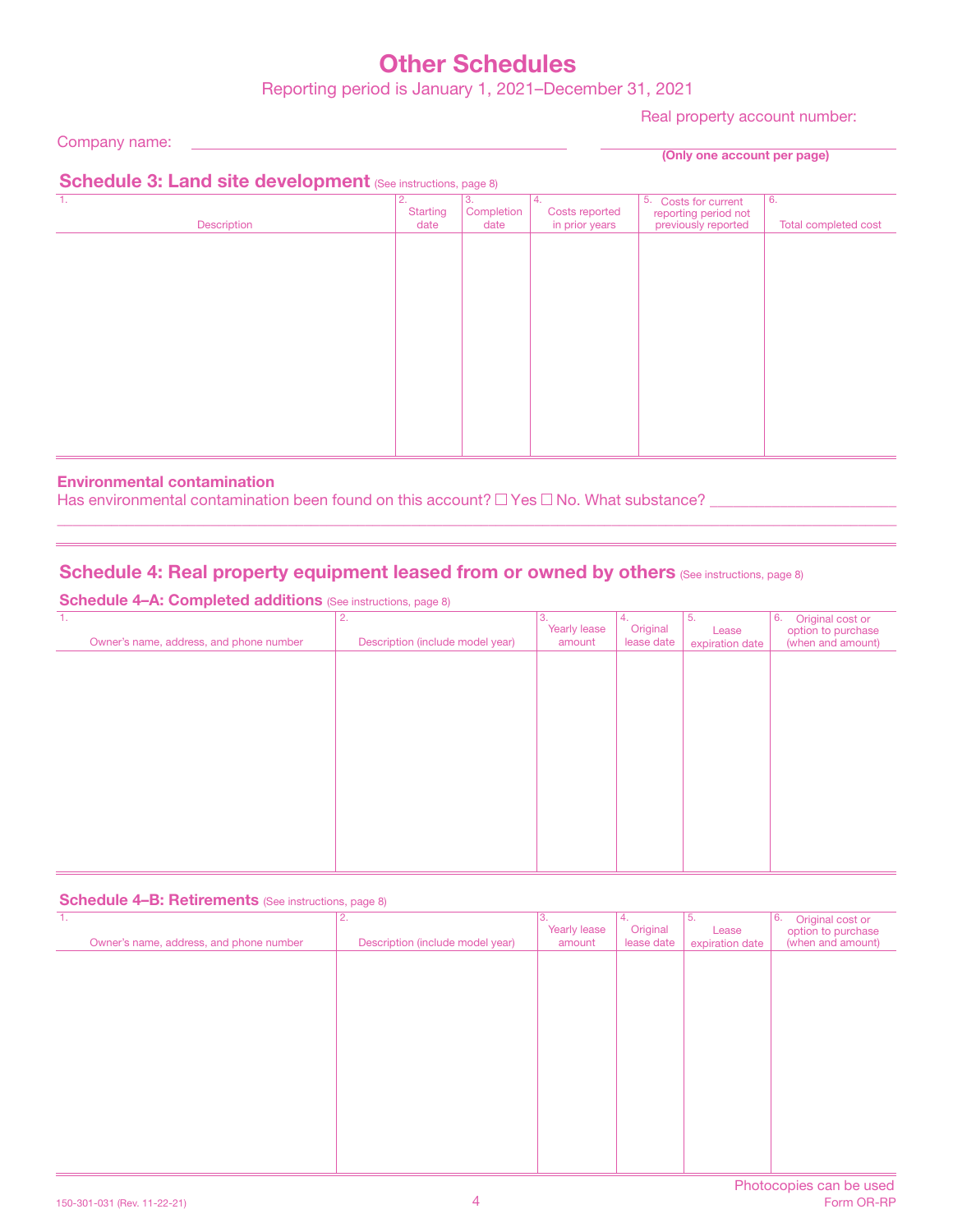# 2022 Enterprise Zone Schedules

You must complete an Enterprise Zone Schedule for each real property account that qualifies for an enterprise zone exemption. Include a copy of your completed *Oregon Enterprise Zone Tax Exemption* application.

Real property account number:

Company name:

# Schedule 5: Buildings and structures

#### Schedule 5-A: Enterprise zone - Completed additions (See instructions, page 8)

| <b>Description</b> | <u>.</u><br><b>Starting</b><br>date | Completion<br>date | <b>Costs reported</b><br>in prior years | 5. Costs for current<br>reporting period not<br>previously reported | -6.<br>Total completed cost |
|--------------------|-------------------------------------|--------------------|-----------------------------------------|---------------------------------------------------------------------|-----------------------------|
|                    |                                     |                    |                                         |                                                                     |                             |
|                    |                                     |                    |                                         |                                                                     |                             |

#### Schedule 5-B: Enterprise zone - Retirements (See instructions, page 8)

| .<br>Description | z.<br>Date of construction<br>or acquisition | ು.<br>Date<br>retired | ٠.<br>Status of<br>property | 5.<br>Total<br>original cost |
|------------------|----------------------------------------------|-----------------------|-----------------------------|------------------------------|
|                  |                                              |                       |                             |                              |
|                  |                                              |                       |                             |                              |
|                  |                                              |                       |                             |                              |

#### Real property account number:

# Schedule 5: Machinery and equipment

### Schedule 5-C: Enterprise zone-Completed additions (See instructions, page 8)

| Asset no. | <u>.</u><br><b>Description</b><br>(name, model, location within plant) | <b>Starting</b><br>date | Completion<br>date | Costs reported<br>in prior years | <b>Costs for current</b><br>16.<br>reporting period not<br>previously reported | $\sqrt{ }$<br>Total completed cost |
|-----------|------------------------------------------------------------------------|-------------------------|--------------------|----------------------------------|--------------------------------------------------------------------------------|------------------------------------|
|           |                                                                        |                         |                    |                                  |                                                                                |                                    |
|           |                                                                        |                         |                    |                                  |                                                                                |                                    |

#### Schedule 5–D: Enterprise zone – Retirements (See instructions, page 8)

| Asset no. | <u>.</u><br>Description<br>(name, model, company asset no., location within plant) | Date of construction<br>or acquisition | Date<br>retired | .ن<br>Status of<br>property | o.<br>Total<br>original cost |
|-----------|------------------------------------------------------------------------------------|----------------------------------------|-----------------|-----------------------------|------------------------------|
|           |                                                                                    |                                        |                 |                             |                              |
|           |                                                                                    |                                        |                 |                             |                              |
|           |                                                                                    |                                        |                 |                             |                              |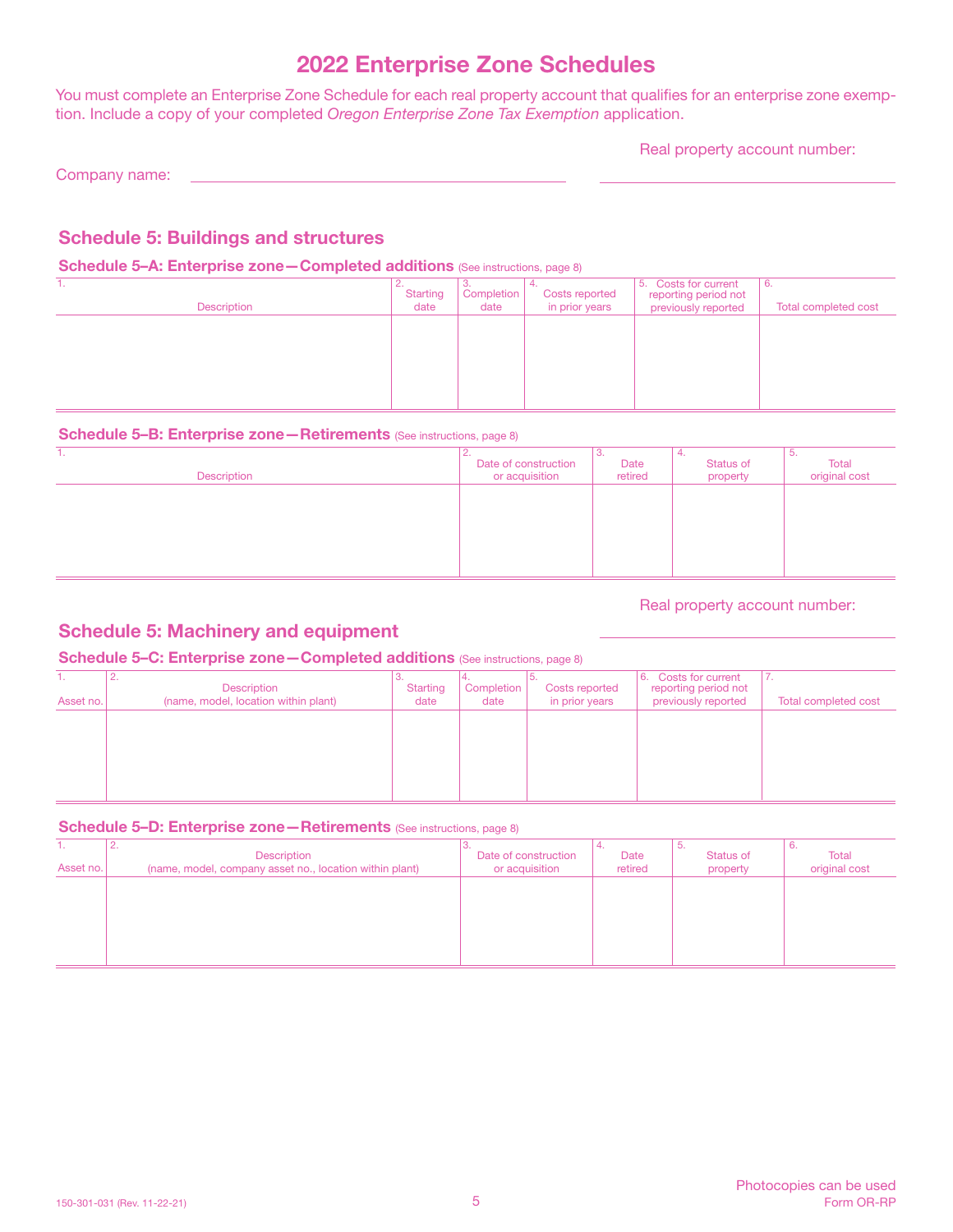# **Real property**

#### **Buildings, structures**

Include all building and structure costs, including excavation, floor, shell, interior and exterior finish, lighting, wiring and fixtures, plumbing, sprinkling systems, elevators, heating systems, ventilators, fire protection systems up to the dry valve including underground piping, valves, tanks, and foundations. Also include indirect costs such as interest during construction, engineering, and design costs.

Process piping, power wiring, and foundations for the machinery and equipment should be included with "Real property—Machinery and equipment."

#### **Yard improvements**

- Fences.
- Paving.
- Ponds.
- Railroad spurs on site.
- Retaining walls.
- Roads.
- Walks and curbs.
- Wharves and docks.
- Yard lighting.

#### **Machinery and equipment**

Include all costs for all process and manufacturing machinery and equipment that meets the definition of real property. Include power wiring, process piping, foundations, freight, engineering, etc.

#### **307.010 Definition of real property and land.**

(1)(b) Real property includes: (A) the land itself, above or under water; (B) all buildings, structures, improvements, machinery, equipment or fixtures erected upon, above or affixed to the land[.]

#### **Examples:**

- Aerators.
- Bag machines.
- Banders.
- Barkers.
- Boilers.
- Chillers.
- Conveyors.
- Cranes.
- Edgers.
- Furnaces.
- Grinders.
- Headrigs.
- Hoists.
- Hoppers.
- Knife sharpeners.
- Leak detectors.
- Shakers.
- Shredders.
- Sifters.
- Silencers.
- Sizers.
- Slicers.
- Sorters.
- Transfers.

**This list isn't complete.** If you have questions on other items, call the assessor's office.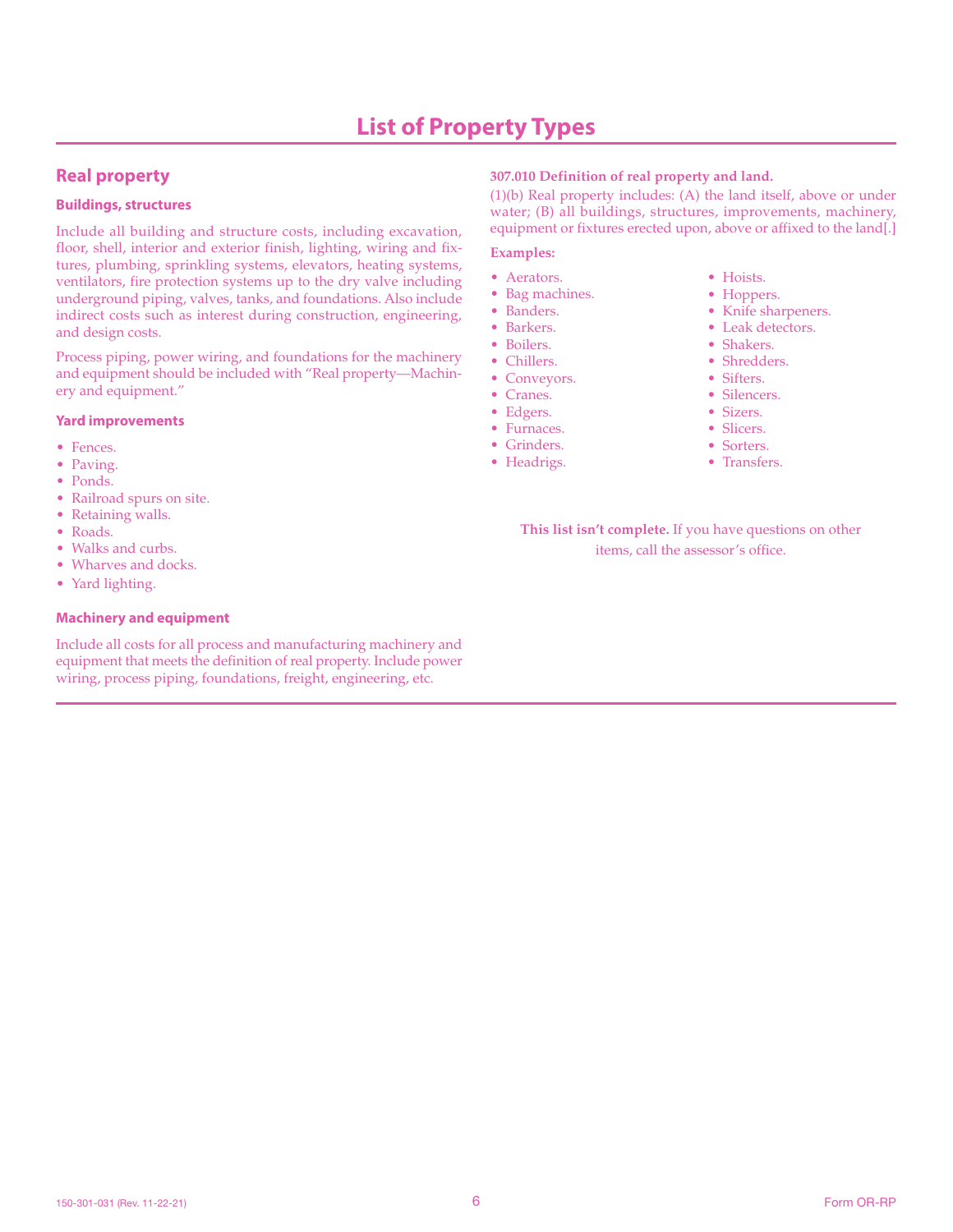# **Real Property Return General instructions**

#### — Read all instructions before completing return —

#### **Oregon law**

The Real Property Return is authorized by Oregon law. It's used to determine the value of your real property. Its main purpose is to accurately account for all property on the site as of 1:00 a.m. on January 1, 2022.

You're required to report the information requested on this return. Oregon law (ORS 311.216 to 311.229) provides that property acquired during the reporting period and not reported on this return is presumed to be omitted property and subject to additional assessment. Also, when property is reported at understated costs, the understated cost amount is presumed to be omitted property subject to additional assessment.

A person may be convicted for filing false information. A fine of not more than \$1,000 or imprisonment for not more than one year, or both, may be imposed (ORS 308.990).

Your return is confidential to the assessing authorities and isn't public information. The penalty for disclosure is a \$6,250 fine or one year in jail, or both.

# **Filing deadlines**

Your return must be postmarked by March 15, 2022.

**Note:** Filing extensions are no longer available per enrolled House Bill 2484, Chapter 38, 2015 Laws, which amended ORS 308.290.

# **Penalty for late filing**

Failure to file this return by the March 15, 2022 deadline will subject the property owner to a late filing penalty (ORS 308.295). The penalty for late filing is \$1 for each \$1,000 (or fraction) of assessed value. This penalty shall not be less than \$10 and not more than \$250 (ORS 308.295).

# **Nonfiling penalty**

All property in your possession on this site must be reported on this return unless the property is mentioned in "What property not to report." Anyone who refuses or neglects to file a return with the intent to evade taxation is subject to a penalty of \$10 for each day the return is late until the return is filed (ORS 308.300). This return is subject to audit.

# **Correct reporting**

To complete this return, you must sign the taxpayer declaration, complete each schedule, and answer each question. You may write in "no," "none," or "see attachment" on the form. "Same as last year" isn't acceptable. You may supplement the return using an enclosed printed list. This list must include all the information requested on this form to report additions and retirements. Identify your enclosures with the correct account, code area, county, and schedule number.

All real property, except as otherwise provided by law, is subject to assessment and taxation in Oregon. You must report property in storage, noninventory property held for sale, property on site but not in service, and property on site before installation. Don't report the same property on another real property return.

Report changes to taxable real property, including land development, buildings, structures, yard improvements, fixed machinery, and fixed equipment. For example, if a machine is attached to the land or a building by bolts, welds, cement, direct wiring, plumbing, ducting, its own weight, or other methods, it's considered real property and should be reported.

# **Additional information required**

The following information must be submitted with this Real Property Return. Include additional pages with this information, if necessary.

- 1. Explain any major changes that occurred between January 1 and December 31 and that have affected the value of the site.
- 2. If there is site contamination that affects the value of the property and the site is listed with the Environmental Protection Agency or the Oregon Department of Environmental Quality (DEQ) or has had a verifiable release of a hazardous substance, provide the DEQ number (if listed with the DEQ) and a schedule of the cost of the planned remedial work [OAR 150-308-0270].
- 3. Are you applying for Cancellation of Assessment on Commercial Facilities under Construction (ORS 307.330)? If so, include a copy of that form (150-310-020) and file it with the county assessor by April 1, 2022. Include the exempt values on Schedules 1-A and 1-C.
- 4. Are the buildings and structures or land leased from another party? If yes, a separate return must be filed by or for the owner of the buildings and structures under the correct account number. If you're leasing a building, and you make leasehold improvements, report those improvements on Schedule 1 of this return. You don't have to file a separate return. Leased machinery and equipment is listed on Schedule 4.
- 5. Inform us of any corrections to the information on the cover page.
- 6. If someone other than an employee is acting as your agent for property tax purposes, include authorization in the form of a specific power of attorney.

# **Additional information you may provide**

Submit any other information that should be considered in determining the value of the property. For example, plant closures, scheduled liquidations, governmental requirements or restrictions, verifiable presence of toxic contamination, your opinion concerning the value contribution of the additions, your estimate of the asset lives, your lease agreement for leased property, income and expense information, and issues that may indicate economic or functional obsolescence.

You may qualify for an economic obsolescence adjustment to the value of your property if indicated by the above information. If this is the case, the county may ask for additional information.

### **What property not to report**

Don't report:

- The cost of raw land.
- Property that you reported on another 2022 industrial, real, or personal property return (for example, logging and construction equipment accounts not at this site).
- Property that is located outside of Oregon.
- Property used only for personal, nonbusiness use such as household goods and furniture, clothing, personal effects, tools, and equipment used exclusively in and around your home or in your hobby (ORS 307.190).
- Intangible personal property (ORS 307.020): Money held at interest, bonds, notes, shares of stock in corporations, business records,